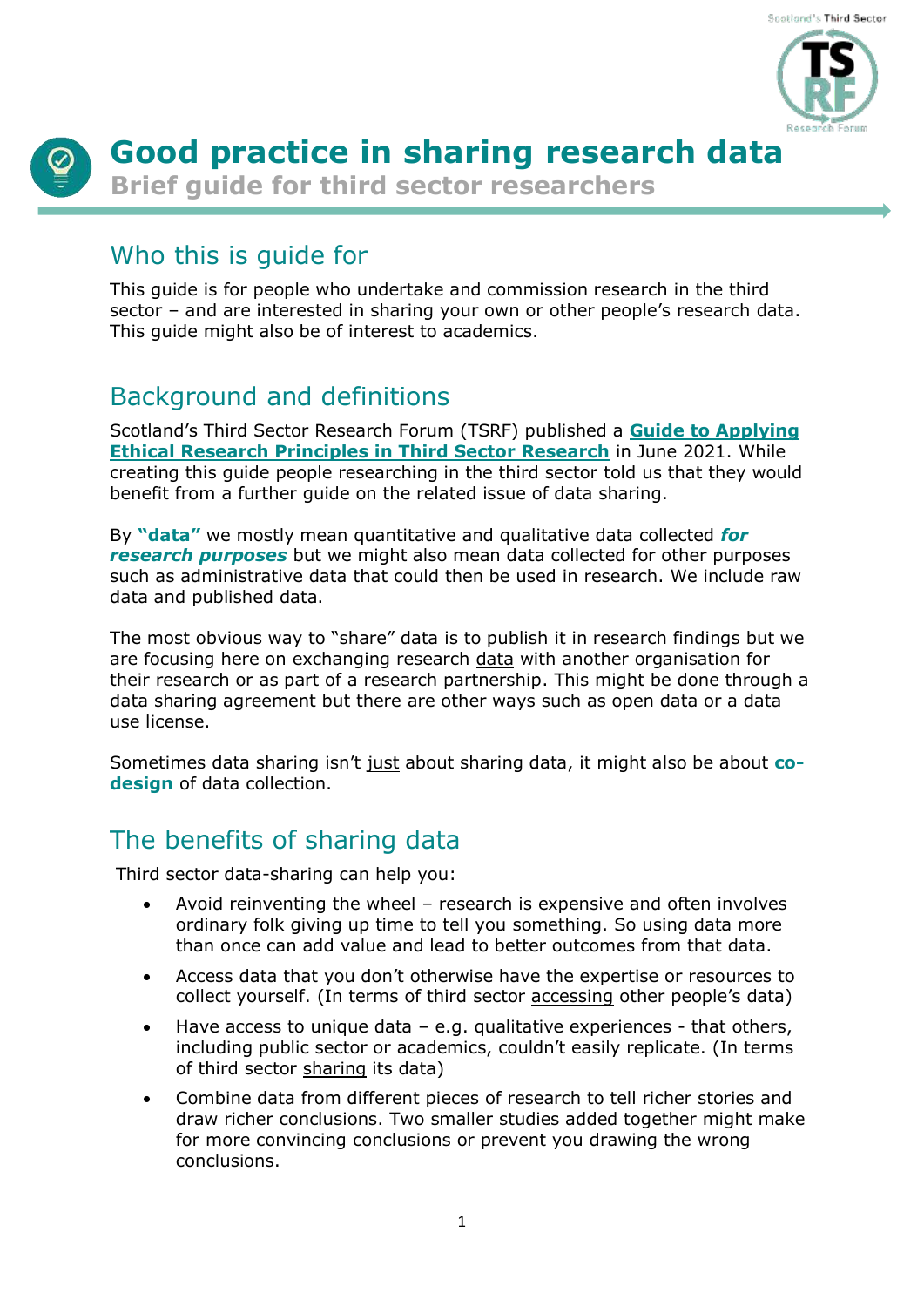

- Combine quantitative and qualitative data different types of answer to a question, giving a better sense of what, why and how.
- Help the third sector make an even stronger case for need in the communities you work with or the impact you make; and amplify the voice of vulnerable people.

## General things to think about

Be clear about your **purpose** for sharing data. It might be to improve understanding of an issue or need, or to improve services or policies to address that issue.

Know when you don't have the expertise to collect data yourself and what expertise you do have – and find complementary partners.

Data sharing partnerships can happen serendipitously – such as a chance meeting at a conference - so be alert to opportunities. Your organisation might have a relationship with another organisation that could be developed into a data-sharing partnership.

**Evaluate** the **benefits** of sharing – what has sharing enabled you both to achieve that you couldn't have done on your own. Share your learning to encourage others (inside your organisation or externally) to see the benefits.

### How to share data

**Data sharing agreements** are formal contracts that set out the purpose of the data sharing, cover what happens to the data at each stage, set standards and help all the parties involved in sharing to be clear about their roles and responsibilities.

A written agreement is particularly helpful if original staff move on (taking their tacit knowledge and memory with them) or to help resolve a problem.

The data-sharing agreement might include the following:

- Who is sharing the data
- What the data is
- The purposes for sharing
- Who is responsible for using the data/overseeing the use of the data
- The conditions under which the data may be used
- The legal basis that justifies the sharing of the data, if required
- Obligations and arrangements around confidentiality, data security, intellectual property etc.
- How data will be stored and when it will be destroyed
- How long the agreement lasts and (if ongoing) when it will be reviewed.